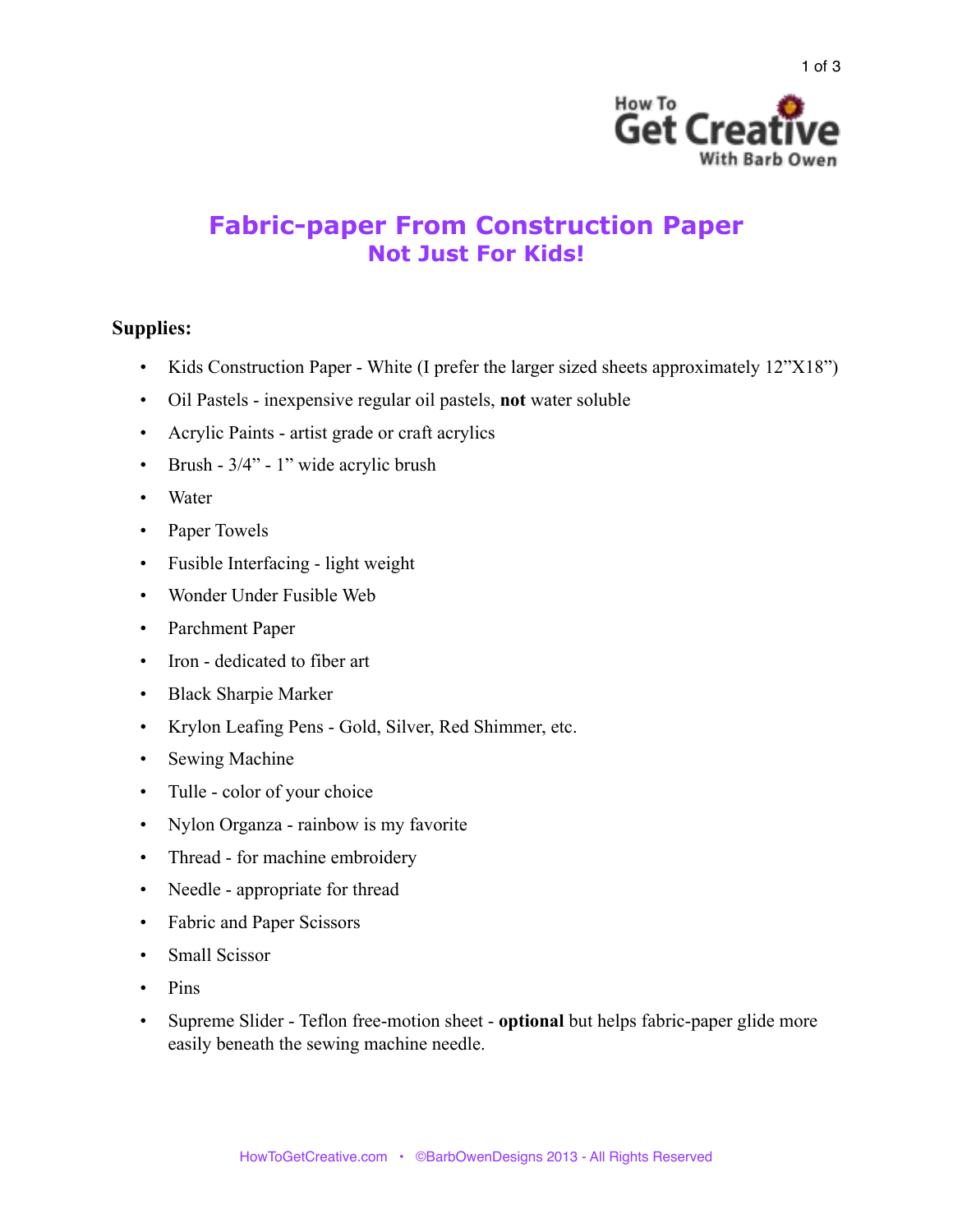

## **To Create Construction-Paper Fabric-Paper:**

1. Choose several colors of oil pastels and color on white construction paper. Be sure to leave white space. Don't cover the paper completely with oil pastel. Create several different sheets with various patterns and colors so that you have choices to work with.



- 2. Thin acrylic paint with water and paint over the oil pastel. You might choose one color or a couple of colors that blend. Allow to dry. Add more oil pastel, if you wish and more acrylic paint washes. The oil pastel will resist the paint wash. Allow to dry completely.
- 3. Place colored paper between sheets of parchment paper and press with iron (wool setting) to melt oil pastel into the paper and to flatten the paper.
- 4. Cut lightweight fusible interfacing slightly larger than colored paper.
- 5. Cut Wonder Under slightly larger than colored paper.
- **6. Create the following "sandwich" from the bottom up:**
	- Parchment paper (bottom layer)
	- Fusible interfacing, fusible side UP
	- Colored Paper, pretty side UP
	- Wonder Under, paper side UP (the fusible web acts as a sealer for the oil pastel)
	- Parchment paper
- 7. Press with iron (wool setting) to fuse the layers. LET COOL.
- 8. When the sandwich has cooled, carefully peel Wonder Under release paper back. The surface may feel a bit rough.
- 9. Add details and doodles with Black Sharpie.
- 10. Add sparkle with Krylon Leafing Pens (my favorite color is 18 kt. Gold)
- 11. Now, take a deep breath and crumple the paper. Begin slowly at first as the fibers may resist the process. Keep crumpling until you totally soften the entire piece. It's really important that you do this for several minutes until the paper is very soft, quite pliable and much more fabric-like than paper-like.